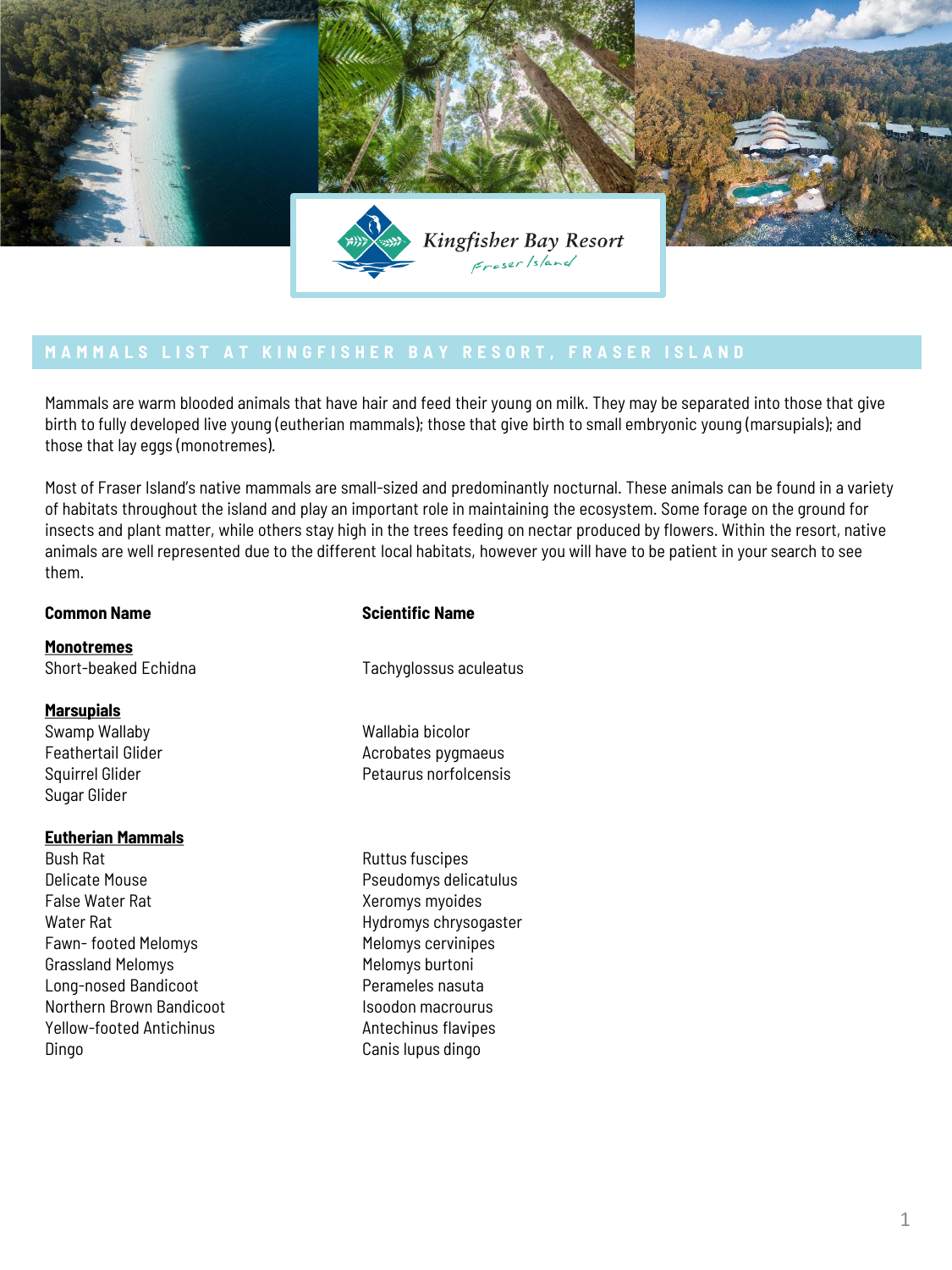

### **Bats**

Bats are eutherian mammals and comprise around 25% of all this Class. Fraser Island has 12 different species of bats –4 are megabats (fruit bats) or flying foxes and the remaining 8 are insectivorous bats. Megabats and flying foxes feed on the fruits and blossoms of trees and shrubs (e.g. eucalypts and banksias), have large eyes with excellent night vision and use their sense of smell to find food. Insectivorous bats have very small eyes and so use ultrasonic echolocation for navigation and to detect and catch small insects for food. These smaller bats can be observed over the lagoons at the resort.

### **Common Name** Scientific Name

Blossom Bat Black Flying Fox Grey Headed Flying Fox Little Red Flying Fox Common Bentwing Bat Goulds Long-eared Bat Goulds Wattled Bat Hoary Bat Large-footed mouse-eared Bat Yellow Bellied Sheathtailed Bat Syconycteris australis Pteropus alecto Pteropus oliocephalus Pteropus scapulatus Miniopterus chreibersii Nyctophilus gouldi Chalinolobus gouldii Chalinolobus nigrogriseus Nyctophilus bifax Saccolaimus flaviventris

# **Marine Mammals**

The mammals of Fraser Island are not only well represented in terrestrial (land) environments. Marine mammals may also be seen. The most famous of these is the humpback whale. Each year between August and October, migrating humpback whales can be seen in Platypus Bay. Humpback whales are large mammals weighing up to 45 tonnes and are considered an endangered species. They leave Antarctica and travel north to breed and suckle their young in the warmer waters, often visiting Hervey Bay on their return voyage. Viewing these whales aboard vessels in Hervey Bay is strictly controlled to ensure that interference with these animals in minimised to encourage their return the following year. A cruise through the Great Sandy Strait may allow you to observe other marine animals closer than from the shores. Animals you may see in the Great Sandy Strait include:

Humpback Whale Minke Whale Bottlenose Dolphin Indo-Pacific Humpback Dolphin Common Dolphin Dugong

### **Common Name** Scientific Name

Megaptera novaeangliae Balaenoptera acutorostrata Tursiops truncatus Sousa chinensis Delphinus delphis Dugong dugon